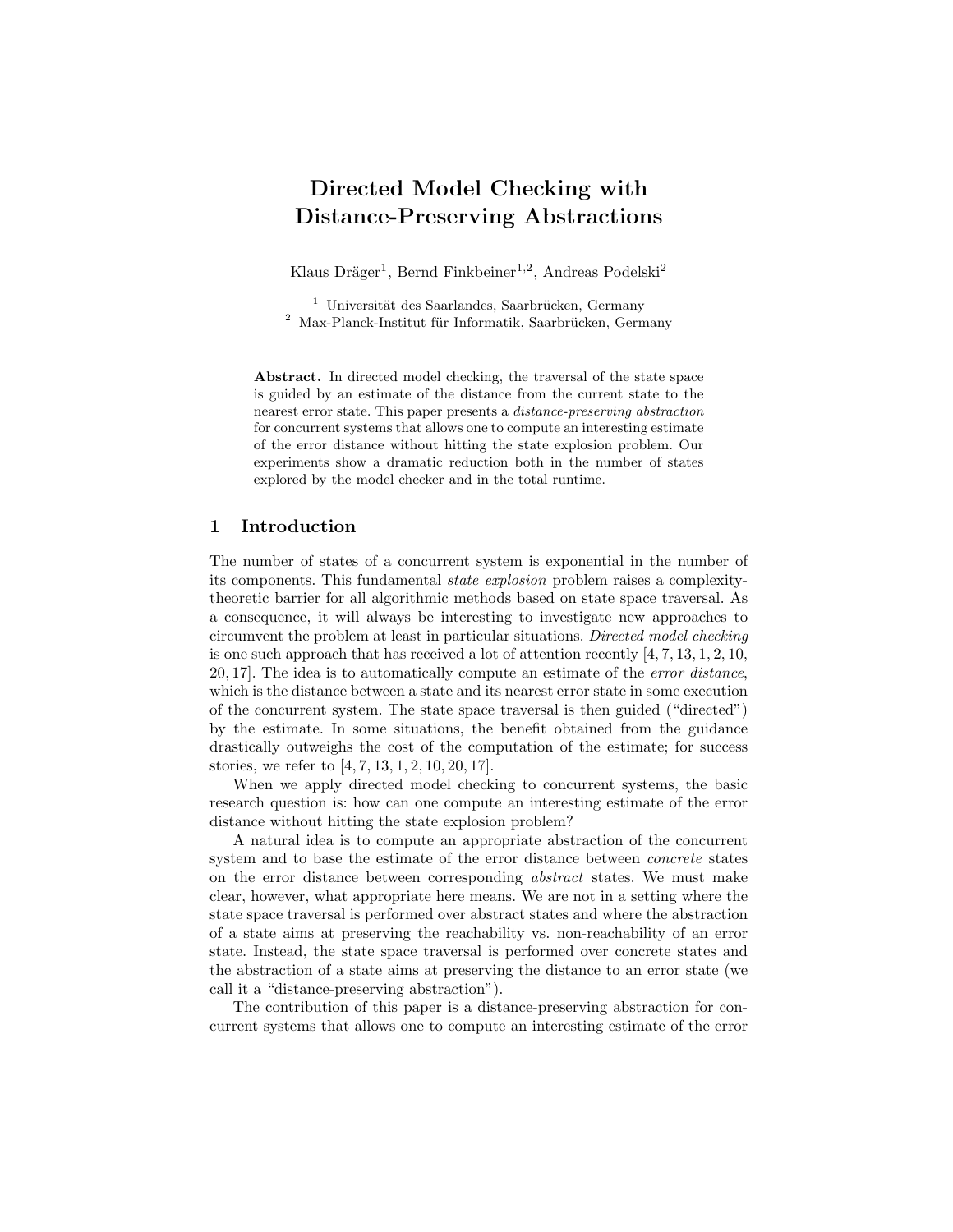distance without hitting the state explosion problem. The definition of the abstraction originates from insights into the interplay between the impact of an action-based synchronization mechanism on the error distance in concurrent systems on the one hand and the use of estimated error distances during the state space traversal on the other hand.

We have implemented the directed model checking method with the distancepreserving abstraction. Our experiments indicate the usefulness of the estimate for a number of concurrent systems. We obtain a significant reduction both in the number of states explored and in the total running time, compared to directed model checking with an already existing estimate function that does not take into account synchronization.

# 2 Preliminaries

#### 2.1 Notation

We verify safety properties over concurrent finite-state systems that are given as a finite set of processes P. A process is a tuple  $(\Sigma, Q, Q^0, Q^e, \rightarrow)$  where  $\Sigma$  is a finite alphabet of observable actions, Q is a finite set of states including the initial states  $Q^0 \subseteq Q$  and error states  $Q^e \subseteq Q$ , and  $\rightarrow \subseteq Q \times (\Sigma \cup {\tau}) \times Q$  is a transition relation, where  $\tau$  represents an unobservable internal action not in  $Σ. A transition (p, a, p') ∈ → is denoted by p \stackrel{a}{\rightarrow} p'.$ 

An error occurs if all processes are in one of their error states  $Q^e$ . Often, one of the processes acts as the monitor for the safety property, in which case all other processes have the trivial error condition  $Q^e = Q$ .

The error distance  $d_P(q) \in \mathbb{N} \cup \{\infty\}$  of a state q in a process P is the length of the shortest path from q to an error state (or  $\infty$  if no such path exists).

We use a CCS-style model of process synchronization as implemented for example in UPPAAL [14]. We assume that each observable action is shared by exactly two processes in  $P$ .

Consider two processes  $P_i = (\Sigma_i, Q_i, Q_i^0, Q_i^e, \rightarrow_i), i = 1, 2$ . The parallel composition

$$
P_1 \| P_2 = (\Sigma_1 \cup \Sigma_2, Q_1 \times Q_2, Q_1^0 \times Q_2^0, Q_1^e \times Q_2^e, \to)
$$

synchronizes the two processes on their common action symbols  $(\Sigma_1 \cap \Sigma_2)$ :

$$
(p,q) \xrightarrow{a} (p',q') \text{ iff } \begin{cases} p \xrightarrow{a} p', q = q', \text{ and } a \in (\Sigma_1 \setminus \Sigma_2) \cup \{\tau\} \\ p = p', q \xrightarrow{a} q', \text{ and } a \in (\Sigma_2 \setminus \Sigma_1) \cup \{\tau\} \\ p \xrightarrow{c} p', q \xrightarrow{c} q' \text{ for some } c \in \Sigma_1 \cap \Sigma_2, \text{ and } a = \tau. \end{cases}
$$

Since parallel composition is associative and commutative, we do not distinguish systems that are composed from the same set of processes by parallel composition in different orders. We denote the parallel composition of a set of processes  $\mathcal{P} = \{P_1, \ldots, P_k\}$  by  $||_{P \in \mathcal{P}} P = P_1 || \ldots || P_k$ .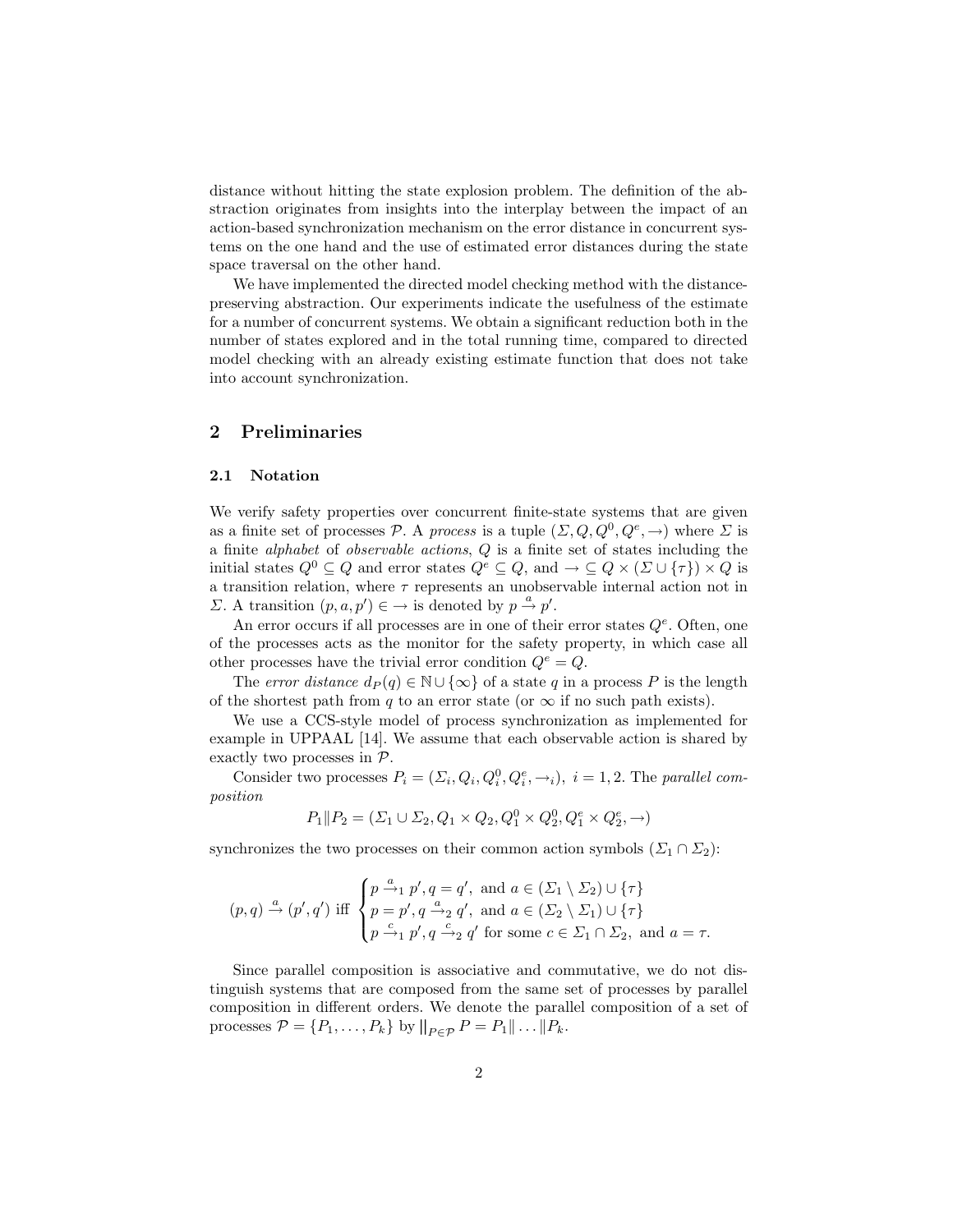```
Algorithm: EXPANDINGSEARCH
```

```
Input : Initial Node q_0 of directed graph G
Output: true if a goal node is reachable from q_0, false otherwise
/* Initialization */Open := (s);
Closed := ();
while Open \neq () do
   q := Open.pop();if goal(q) then return true;
   Closed.insert(q);foreach successor q' of q do
       if q' not in Open or Closed then
           Open.insert(q');end
end
return false;
```
Fig. 1. Algorithm EXPANDINGSEARCH decides reachability of a goal node from the initial node of a directed graph, using lists Open and Closed.

#### 2.2 Directed Model Checking

Model checking can be implemented as a traversal on the state space, modelled as an instance of the general expanding search algorithm for (implicitly given) directed graphs as shown in Figure 1. The algorithm maintains an *open list* of visited but not yet expanded states and a closed list of states that have been expanded. In each step, a state is chosen from the open list, expanded (i.e. all its successors that were not yet visited get added to the open list), and moved to the closed list.

Organizing the open list as a FIFO queue results in a breadth-first traversal of the state space, while a LIFO stack results in a depth-first traversal.

In directed model checking [4], the open list is organized as a priority queue ordered by a function  $h(q)$  which indicates the desirability of exploring a state q, usually based on an estimate  $f(q)$  of  $d_P(q)$ . The best-known directed traversal algorithms are best-first traversal, where  $h(q) = f(q)$ , and  $A^*$ , where  $h(q)$  is the sum of  $f(q)$  and the length of the shortest (currently known) path from an initial state to q. The advantage of  $A^*$  is that it finds *shortest* error traces if the estimate function is *admissible*, which means it never overestimates  $d_P(q)$ . Typically, best-first traversal is faster than A\*.

In general,  $A^*$  may require *reopening* states: q has to be put back on the open list if it is encountered again with a new smaller value of  $g(q)$ . An even stronger property than admissibility is consistency. An estimate function f is consistent if, for every state q and every successor q' of q,  $f(q) \leq f(q') + 1$ . If the estimate function is consistent, it is never necessary to reopen successor states, because we always find the shortest path first. Every consistent estimate is also admissible [16].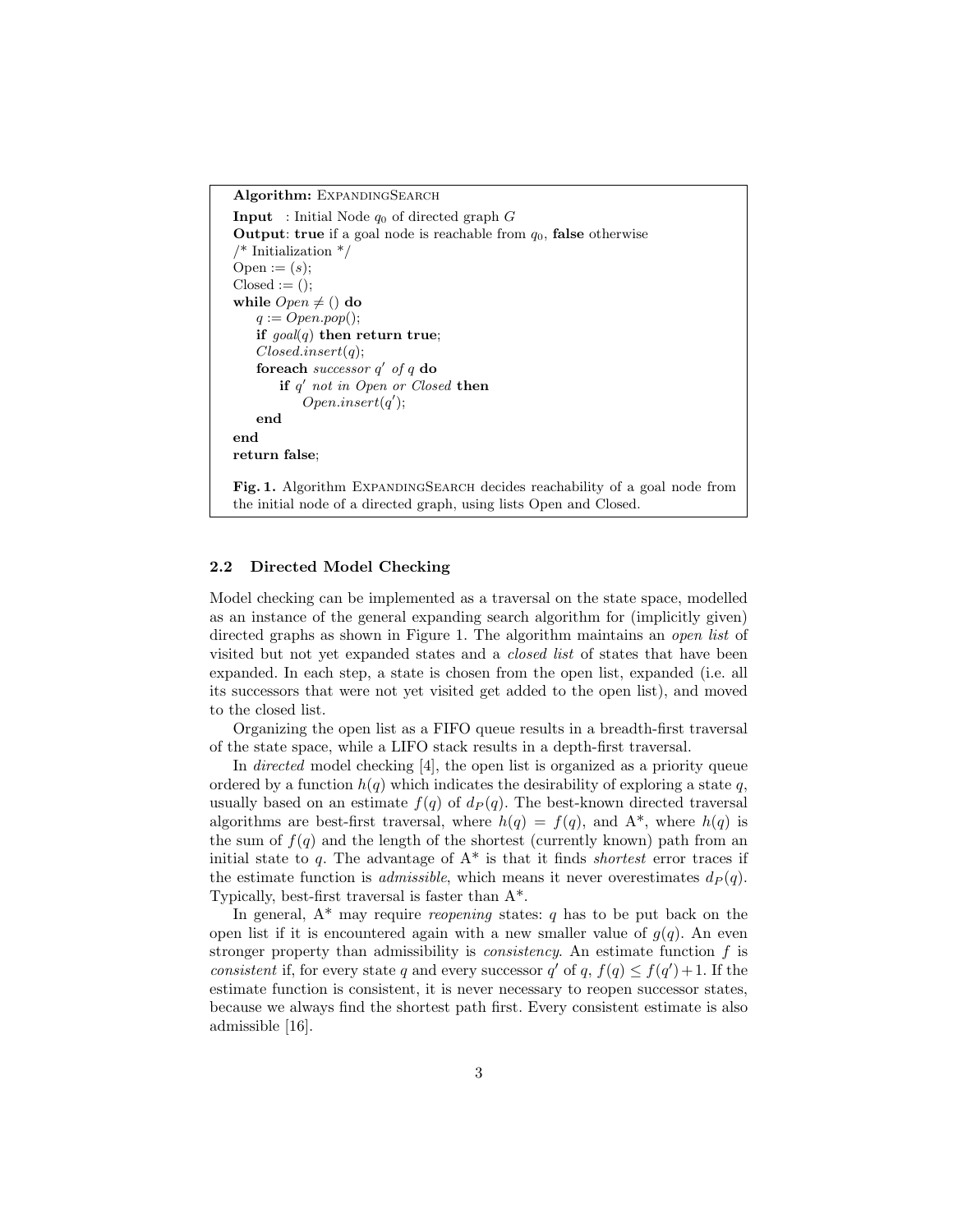Algorithm: ABSTRACTSYSTEM

**Input** : concrete system, given as a finite set of processes  $P = \{P_1, \ldots, P_n\}$ Output: • abstract system, given as process A • mapping from concrete to abstract states:  $\alpha: \prod_{P \in \mathcal{P}} Q_P \to (Q_A \cup \{\perp\})$ /\* Initialization \*/  $\mathcal{P}^\prime:=\mathcal{P};$ for  $i=1,\ldots,n$  do  $\alpha_{P_i}(q_1,\ldots,q_n)=q_i;$ /\* "Compose-and-abstract" loop \*/ while  $|\mathcal{P}'| > 1$  do  $(P, P') := S(P');$  $(C, \gamma) := \text{ABSTRACTProcess}(P||P');$  $\mathcal{P}' := \mathcal{P}' \cup \{C\} \setminus \{P, P'\};$  $\alpha_C(q) := \begin{cases} \bot & \text{if } \alpha_P(q) = \bot \text{ or } \alpha_{P'}(q) = \bot \end{cases}$  $\gamma(\alpha_P(q), \alpha_{P'}(q))$  otherwise; end  $A :=$  the remaining member of  $\mathcal{P}'$ ; return A,  $\alpha_A$ ; Fig. 2. Algorithm ABSTRACTSYSTEM computes an abstract system for a given

concrete system.

Our estimate function is based on an abstraction of the system. We define the abstraction of a process as the quotient with respect to an equivalence relation on the states. The quotient of a process  $P = (\Sigma, Q, Q^0, Q^e, \rightarrow)$ with respect to an equivalence relation  $\sim \subseteq Q \times Q$  is the process  $P/\sim =$  $(\Sigma, Q/\sim, Q^0/\sim, \{[q^e]_\sim | q^e \in Q^e\}, \Rightarrow)$ , with

 $[p]_{\sim} \stackrel{a}{\Rightarrow} [q]_{\sim}$  iff  $p' \stackrel{a}{\rightarrow} q'$  for some  $p' \sim p, q' \sim q$ ,

where  $[q]_{\sim}$  denotes the equivalence class of a state  $q \in Q$  with respect to  $\sim$ , and  $Q/\sim$  = {[q]∼ | q ∈ Q} denotes the quotient set. Every abstraction  $P/\sim$  induces a consistent estimate  $f(q) = d_{P/\sim}([q]_{\sim})$  of  $d_P(q)$  [16].

# 3 Computing the Abstract System

Our estimate function is based on an abstraction of the system, which we compute in a preprocessing step before the model checking begins. Computing the abstraction directly, by explicitly composing all processes into a single process and then abstracting that process, is infeasible because of the state space explosion. Instead, we construct the abstraction incrementally: each composition of two processes is directly followed by an abstraction step.

Algorithm ABSTRACTSYSTEM, shown in Figure 2, describes this "composeand-abstract" loop. For now, we ignore the question of how to actually compute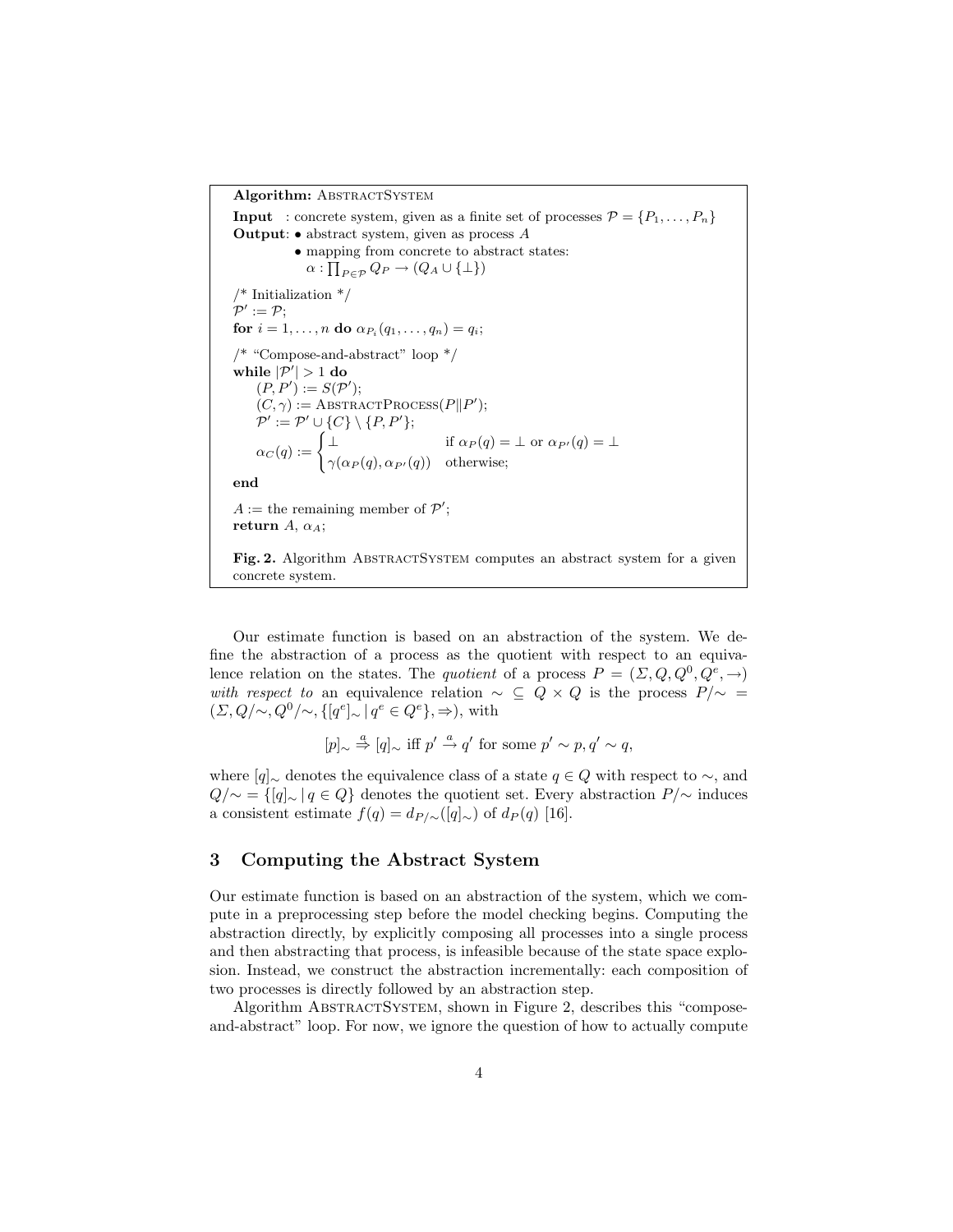the abstraction of a process (we discuss algorithm AbstractProcess in Section 4) as well as the question in which order the processes should be composed: algorithm ABSTRACTSYSTEM is parameterized by the *composition strategy*, a function S that selects a pair of two different processes from a set of processes. We discuss the composition strategy in Section 5.

Algorithm ABSTRACTSYSTEM maintains a set of processes  $\mathcal{P}'$ , which is initially equal to the given set of processes  $P$  and is eventually reduced to the singleton set  $\{A\}$ , where the process A represents the abstract system. Associated with each process P' in  $\mathcal{P}'$  is the function  $\alpha_{P'} : \prod_{P \in \mathcal{P}} Q_P \to (Q_{P'} \cup \{\perp\}),$ which maps each concrete state q either to its abstraction in process  $P'$  or to  $\perp$ . The result  $\alpha_{P'}(q) = \perp$  indicates that q is *irrelevant*, i.e. either q is not reachable from the initial states or the error states are not reachable from  $q$ . For the processes in  $\mathcal{P}, \alpha_{P}$  is initialized with the projection to the respective component of the product states.

In each iteration of the "compose-and-abstract" loop, two processes  $P$  and  $P'$  are selected from the current set  $P'$  by the composition strategy S. Their parallel composition  $P||P'$  is first computed explicitly and then immediately abstracted by ABSTRACTPROCESS to process C. In the new process set  $\mathcal{P}'$ , process C replaces P and P'. Associated with C is the new mapping  $\alpha_C$ , which is composed from a mapping from the states of  $P||P'$  to the states of C (which is provided by ABSTRACTPROCESS) with the mappings associated with  $P$  and  $P'$ , respectively.

The results of ABSTRACTSYSTEM are the abstract process  $A$  with associated distance function  $d_A$ , and the function  $\alpha$  which maps concrete states to abstract states or  $\bot$ . From these we derive the estimate function

$$
f(q) = \begin{cases} \infty & \text{if } \alpha(q) = \bot \\ d_A(\alpha(q)) & \text{otherwise.} \end{cases}
$$

Since the mapping  $\alpha$  induces an equivalence on the states of the concrete system  $(p \sim q \Leftrightarrow \alpha(p) = \alpha(q)$ , this estimate is consistent for any choice of a process abstraction and composition strategy.

# 4 Computing Abstract Processes

How can we ensure that the error distance of the abstract state provides a good estimate for the error distance of the concrete state? A natural idea is to use one state in the abstraction as a representative for each set of concrete states with the same error distance. While this preserves the error distance in the immediate abstraction, it changes the synchronization behavior of the process. This, in turn, changes the error distance in the next iteration of the "compose-and-abstract" loop, when the abstracted process is composed with some other process. The straightforward solution of this problem, to identify only bisimilar states and thus preserve the synchronization behavior of the process, generally does not sufficiently reduce the state space.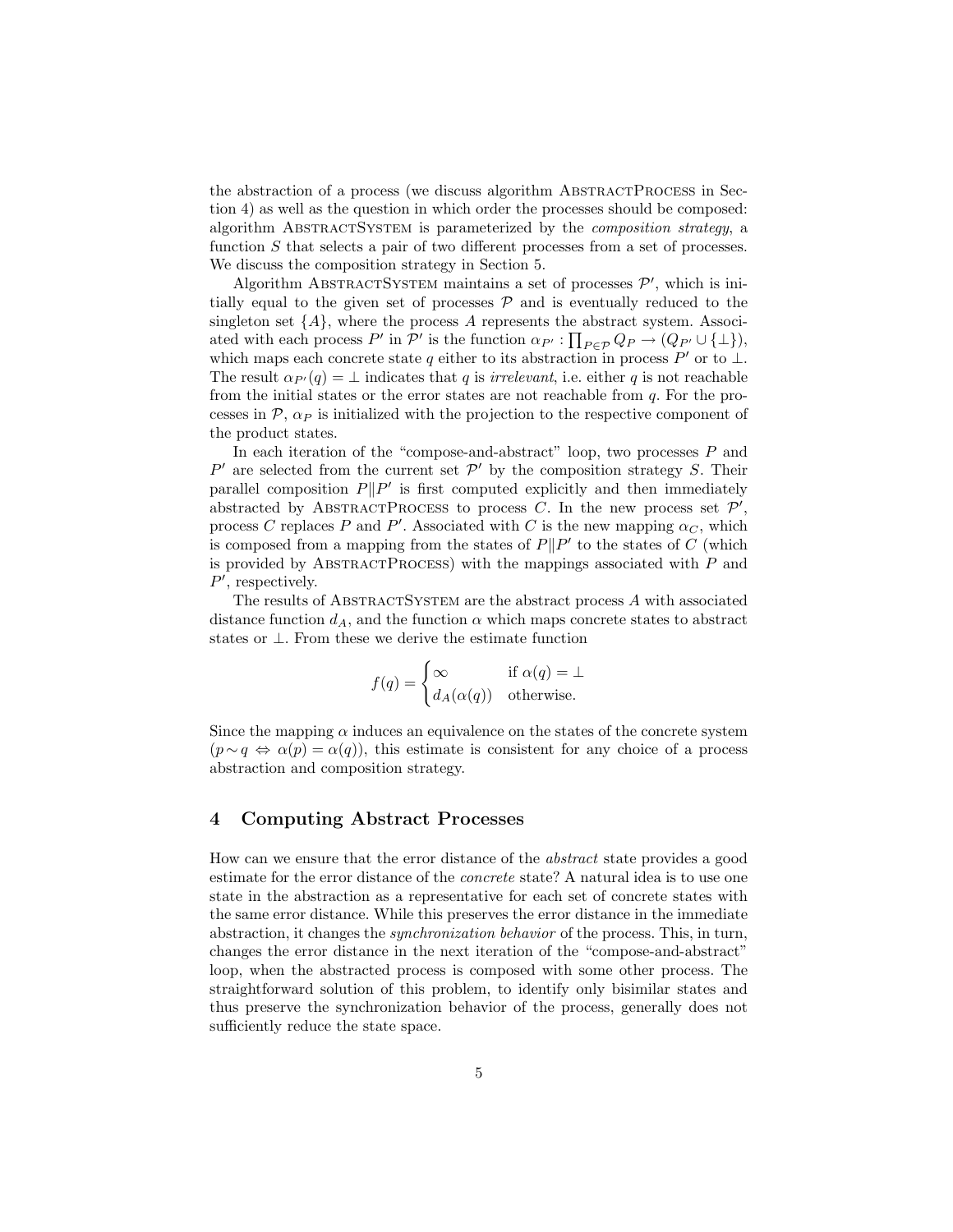Algorithm: ABSTRACTPROCESS **Input** : concrete process  $P = (\Sigma, Q, Q^0, Q^e, \rightarrow)$ **Output:** • abstract process  $A$ , • mapping from concrete to abstract states:  $\alpha: Q \to (Q_A \cup \{\perp\})$ /\* Initialization \*/  $Q' := \{q \in Q \mid d_P(q) < \infty \text{ and } q \text{ reachable from } Q^0 \};$  $P' := (\Sigma, Q', Q^0 \cap Q', Q^e \cap Q', \rightarrow \cap (Q' \times (\Sigma \cup {\tau}) \times Q')),$  $\sim := \{ (q, q') \in Q' \times Q' \mid \min(d_P(q), N - 1) = \min(d_P(q'), N - 1) \};$  $K := |Q'/\sim|;$ for  $i = 0, \ldots, K - 1$  do  $B_i := \{q \in Q' \mid \min(d_P(q), N - 1) = i\};$  $R_i := \sim \cap (B_i \times B_i)$ ; end /\* Refinement loop \*/ repeat  $\sim' := \ \sim;$ for  $i = 0, ..., K - 1$  do  $R_i^* := \{ (q, q') \in R_i \mid \forall a \{ [r]_\sim \mid q \stackrel{a}{\to} r \} = \{ [r']_\sim \mid q' \stackrel{a}{\to} r' \} \};$ if  $|Q'/\left(R_1\cup\cdots\cup R_i^*\cup\cdots\cup R_K\right)|\leq N$  then  $R_i := R_i^*;$  $\sim := \bigcup_{i=0}^{K-1} R_i;$ end until  $\sim$  =  $\sim'$  ;  $A := P'/\sim;$  $\alpha(q) := \begin{cases} [q]_{\sim} & \text{if } q \in Q' \end{cases}$ ⊥ otherwise; return  $\dot{A}$ ,  $\alpha$ ; Fig. 3. Algorithm ABSTRACTPROCESS computes an abstract process for a given concrete process.

Our approach draws from both ideas. We fix a bound  $N$  on the maximal number of states in the abstraction. Within this bound, our first priority is to ensure that only states with the same error distance are identified, and our second priority is to preserve the synchronization behavior.

Algorithm ABSTRACTPROCESS is shown in Figure 3. As part of the initialization, ABSTRACTPROCESS prunes irrelevant states. Process  $P'$  contains only states that are both reachable and have paths to some error state. The computation of the equivalence relation ∼ starts with the equivalence that identifies two states iff they have the same error distance. During the entire run of the algorithm, we only consider refinements of this equivalence. We therefore partition the states into buckets  $B_0, \ldots, B_{N-1}$  according to their error distance and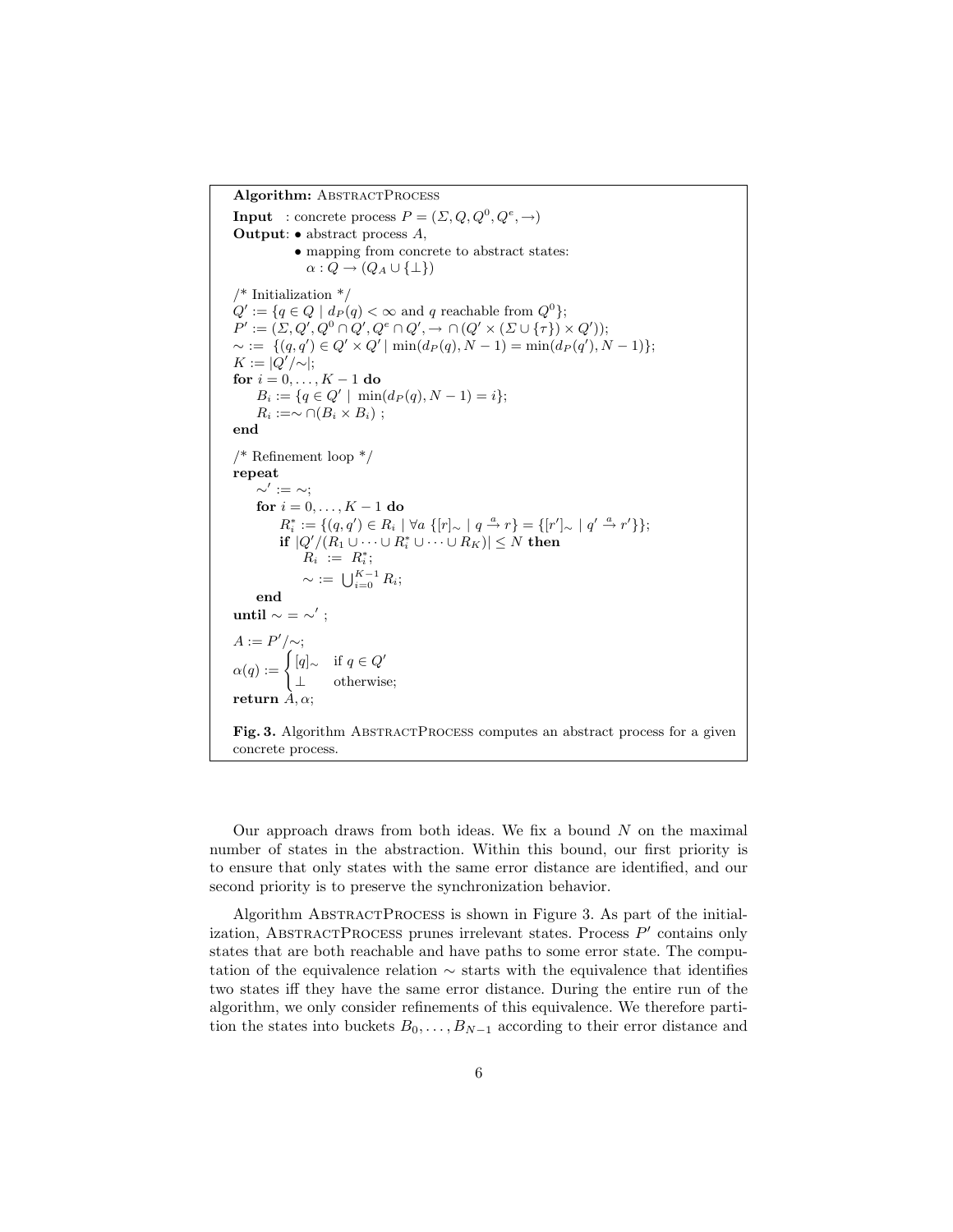

Fig. 4. Comparison of algorithm ABSTRACTPROCESS with an alternative solution that considers buckets with high error distance first. The graph shows the average difference between estimated and actual error distance over all states with the same actual error distance in percent of the actual error distance. (Data from the Towers of Hanoi benchmark with three disks and a bound of 40 states.)

consider a separate equivalence relation  $R_i = \neg (B_i \times B_i), i = 1, \dots, N-1$ , on each bucket.

The subsequent loop refines ∼ until a fixpoint is reached. For each relation  $R_i$ , we tentatively split the equivalence classes in  $R_i$  according to the equivalence classes of their successors in  $\sim$ . If the refined equivalence  $R_i^*$  does not increase the total number of equivalence classes beyond the bound N, we refine  $\sim$  according to  $R_i^*$ . The buckets are considered in the order of increasing error distance, starting with  $B_0$ . This choice is based on the intuition that paths from states with high error distance traverse states with lower error distance on their way to the error state. Inaccuracies introduced for states with high error distance are therefore likely to affect fewer states than inaccuracies introduced for states with low error distance.

When the fixpoint is reached (after at most  $N$  iterations of the refinement loop), the abstraction is computed as the quotient  $P' / \sim$ . The function  $\alpha$  maps each relevant concrete state q to its equivalence class  $[q]_{\sim}$ .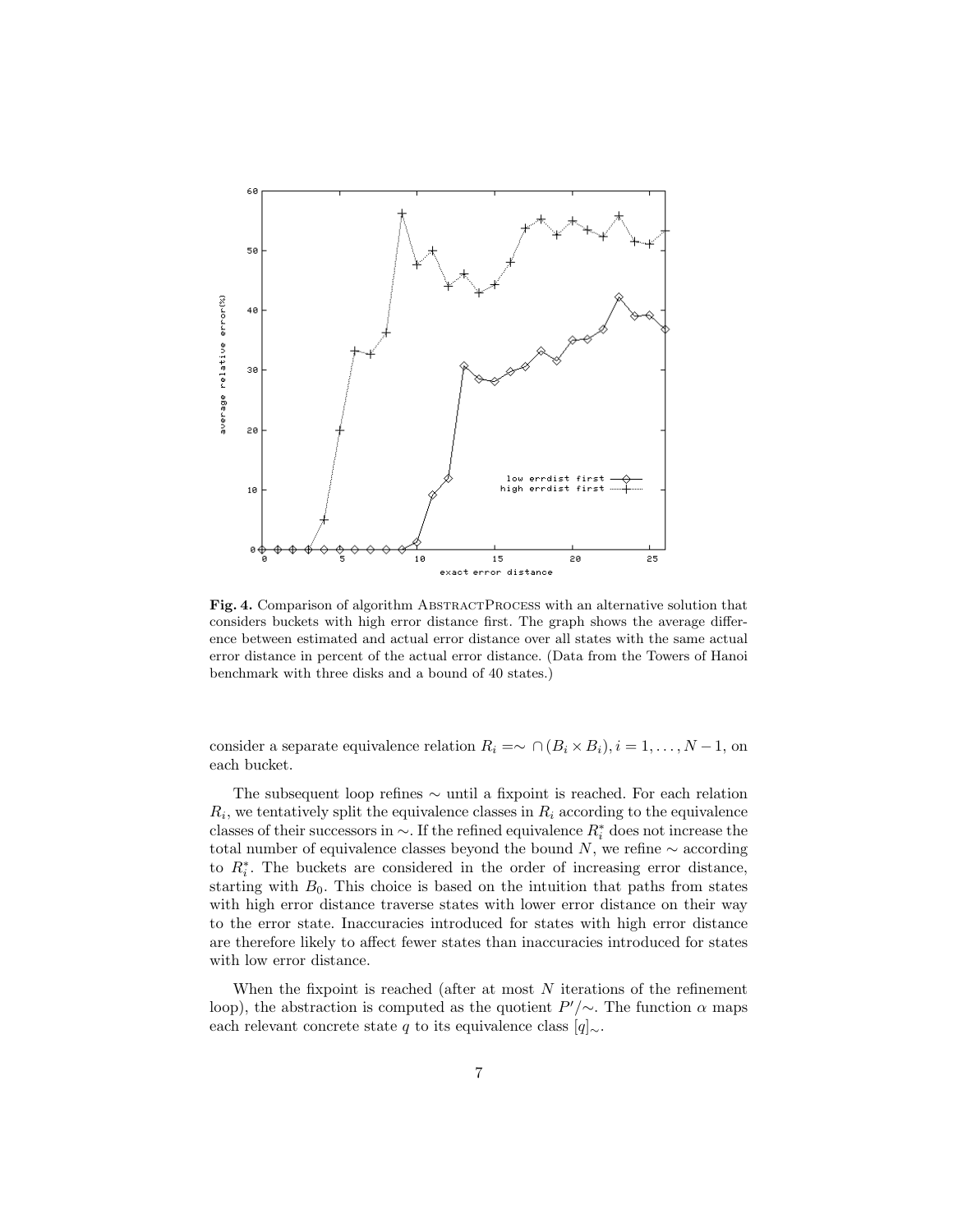Experiments. To evaluate this approach experimentally, we compare ABSTRACT-Process to an alternative solution that considers buckets with high error distance first. The advantage of AbstractProcess is especially clear in systems with long error paths, such as the Towers of Hanoi example described in Section 6. Figure 4 is based on data from the Towers of Hanoi benchmark with three disks. The graph shows the average difference between estimated and actual error distance over all states with the same actual error distance in percent of the actual error distance. The estimate obtained with AbstractProcess is significantly more accurate than the estimate obtained by considering buckets with high error distance first. Both estimate functions have an area around the error states with perfect precision, but the area of the estimate obtained with ABSTRACTPROCESS is twice as large, resulting in a perfectly informed estimate at error distance 9, where the alternative solution already reaches its peak imprecision of 57%.

#### 5 The Composition Strategy

Algorithm AbstractProcess is guaranteed to preserve the error distance in the immediate abstraction, but may cause changes to the error distance once the abstract process is composed with further processes. The goal of the composition strategy is to minimize the resulting inaccuracy by choosing a pair of processes such that the error distance in their parallel composition provides a good estimate of the error distance in the completely composed system.

A first observation is that in processes with trivial error condition  $Q^e = Q$ , the local error distance is 0 for all states. We therefore only consider pairs of processes where at least one process has a non-trivial error condition. Among these, we choose a pair such that their joint actions occur close to error states. The result of this strategy is that we build an area close to the error states where no synchronization is necessary to reach the error. Within this area, the local error distance accurately reflects the error distance in the completely composed system.

To implement this strategy, we introduce a ranking on the actions

$$
r(P,a) = \min\{d_P(q) | \exists q' : q' \stackrel{a}{\rightarrow} q\}.
$$

A low ranking indicates that the action may be taken in close proximity of the error. We associate with each pair  $(P_1, P_2)$  of two different processes the weight

$$
\min\{\max\{r(P_1, a), r(P_2, a)\}\,|\, a \in \Sigma_1 \cap \Sigma_2\}
$$

and choose a pair that minimizes this weight.

Experiments. We compare the described ranking-based strategy with the default strategy that composes processes in the order in which they are defined. The advantage of the ranking-based strategy is especially clear in systems where only few processes have a non-trivial error condition. Figure 5 is based on data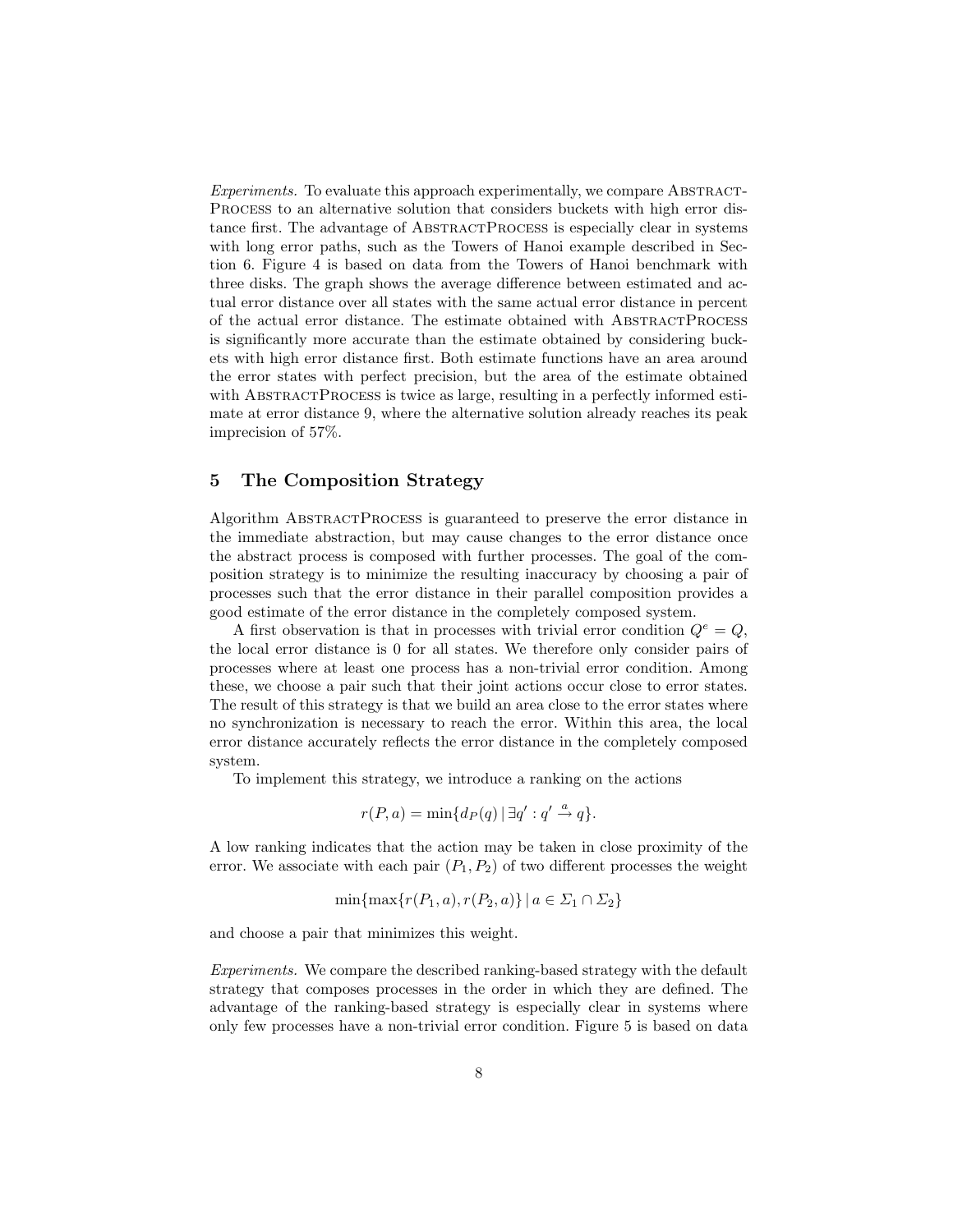

Fig. 5. Comparison of the ranking-based composition strategy with the default strategy, which composes processes in the order in which they are defined. The graph shows the average difference between estimated and actual error distance over all states with the same actual error distance in percent of the actual error distance. (Data from the Arbiter Tree benchmark with eight processes and a bound of 20 states.)

from the Arbiter Tree benchmark (see Section 6) with eight processes, where only two out of the eight processes have non-trivial error conditions. The graph shows the average difference between estimated and actual error distance over all states with the same actual error distance in percent of the actual error distance. The ranking-based strategy results in an estimate function that is roughly twice as accurate as the estimate function resulting from the default strategy.

#### 6 Experiments

Our collection of benchmarks contains standard examples for distributed systems (Arbiter Tree, Towers of Hanoi), randomly generated systems, and industrial case studies. We have implemented our algorithms in an experimental version of the model checker UPPAAL [14]. Our implementation and the benchmarks are available online<sup>3</sup>.

<sup>3</sup> http://react.cs.uni-sb.de/˜draeger/dmc.tar.gz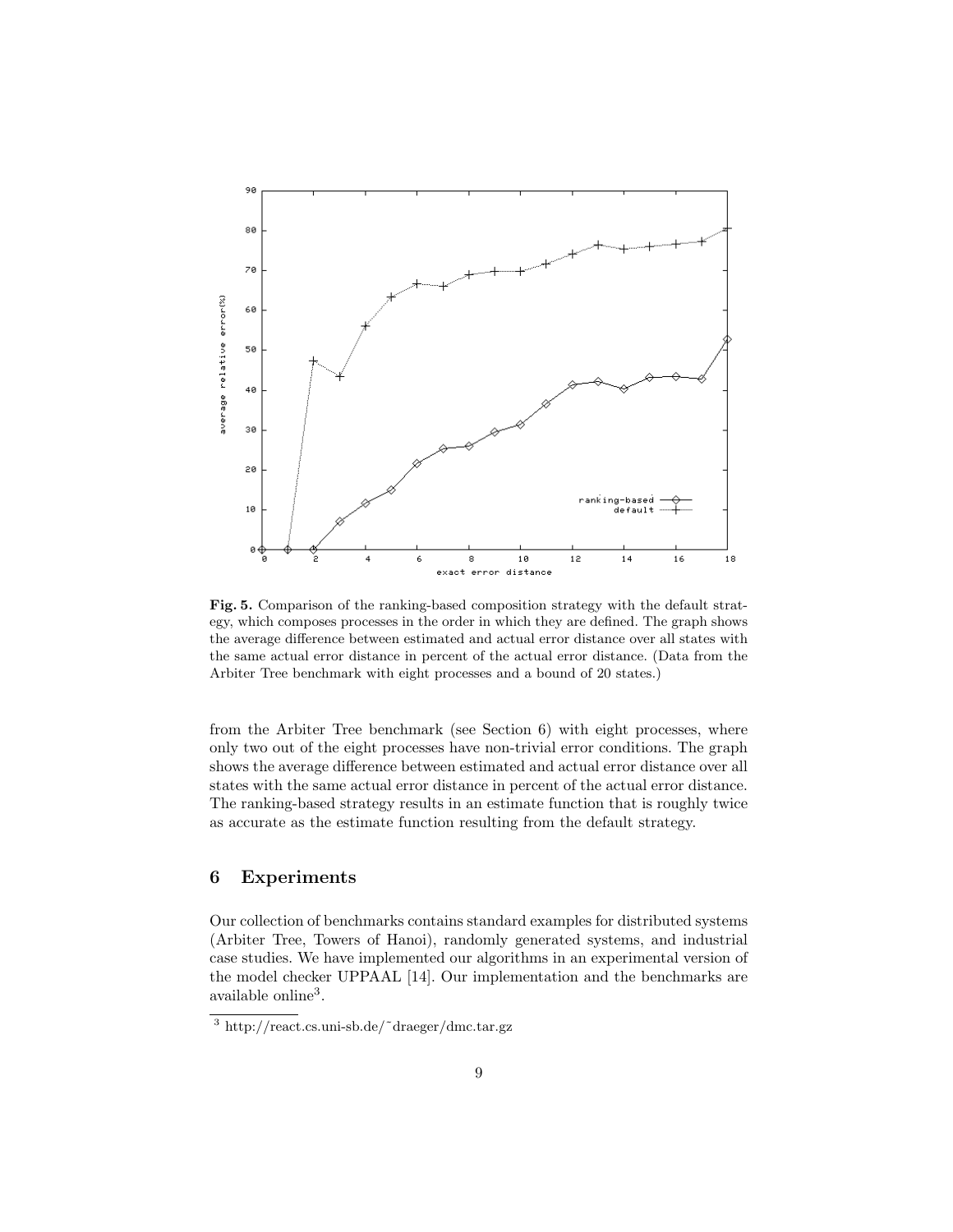Table 1. Experimental Results: Comparison of best-first traversal using our estimate function for two different bounds (N50 and N100) to best-first traversal using the FSM estimate function (FSM) and to randomized depth-first traversal (rDF).

|                | explored states   |                   |                    |                   | seconds |                   |                 |              | trace length      |                   |                 |                  |
|----------------|-------------------|-------------------|--------------------|-------------------|---------|-------------------|-----------------|--------------|-------------------|-------------------|-----------------|------------------|
| Exp            | rDF               | <b>FSM</b>        | N <sub>50</sub>    | N <sub>100</sub>  | rDF     | <b>FSM</b>        | N <sub>50</sub> | $\vert$ N100 | rDF               | $_{\mathrm{FSM}}$ | N <sub>50</sub> | N <sub>100</sub> |
| A <sub>2</sub> | 85                | 54                | 53                 | 46                | 0.01    | 0.01              | 0.06            | 0.10         | 46                | 45                | 37              | 25               |
| A3             | 6878              | 420               | 174                | 187               | 0.05    | 0.05              | 0.24            | 0.56         | 323               | 183               | 79              | 43               |
| A4             | 1994              | 1.3e5             | 1.5e5              | 10633             | 0.06    | 1.01              | 3.16            | 2.78         | 429               | 1003              | 509             | 157              |
| A <sub>5</sub> | ***               | 9.9e5             | 7619               | 10673             | 1198    | 12.48             | 5.66            | 26.73        | ***               | 5213              | 3869            | 1151             |
| A <sub>6</sub> | $\ast$            | $***$             | 4.3e5              | 5.2e5             | $***$   | $***$             |                 | 62.30 196.9  | $\ast$            | $***$             | 2.0e5           | 55535            |
| H <sub>4</sub> | 3027              | 4996              | 1283               | 711               | 0.03    | 0.05              | 0.07            | 0.09         | 573               | 761               | 181             | 125              |
| H <sub>5</sub> | 52417             | 57600             | 6497               | 6368              | 0.24    | 0.24              | 0.13            | 0.18         | 5528              | 3705              | 381             | 405              |
| H6             | 3.1e5             | 5.0e5             | $1.1\mathrm{e}{5}$ | 63403             | 1.39    | 1.92              | 0.65            | 0.53         | 31225             | 26605             | 1445            | 1317             |
| H7             | 1.5e6             | 4.5e6             | 7.4e <sub>5</sub>  | 7.5e <sub>5</sub> | 7.50    | 20.37             | 4.09            | 4.32         | 2.3e5             | 2.0e5             | 3377            | 3177             |
| H8             | 2.9e7             | 1.6e7             | 8.6e <sub>6</sub>  | 4.5e6             | 336.2   | 132.3 60.61       |                 | 29.34        | 1.8e <sub>6</sub> | 1.5e6             | 12073           | 6705             |
| R5             | 5840              | 4177              | 697                | 443               | 0.04    | 0.04              | 0.05            | 0.06         | 936               | 154               | 62              | 64               |
| R6             | 71098             | 19903             | 395                | 363               | 0.32    | 0.11              | 0.07            | 0.10         | 858               | 97                | 43              | 41               |
| R7             | 3.1e5             | 83582             | 6656               | 8199              | 1.42    | 0.32              | 0.12            | 0.17         | 1040              | 81                | 56              | $50\,$           |
| R <sub>8</sub> | 1.5e6             | 2.7e5             | 2.2e5              | 1.2e5             | 9.13    | 1.01              | 1.32            | 0.87         | 1453              | 138               | 58              | 59               |
| R9             | ***               | ***               | 2.9e5              | 4.9e5             |         | 336.3 80.43       | 2.05            | 3.64         | ***               | ***               | 77              | 80               |
| R10            | ***               | ***               | ***                | 2.6e5             |         | 496.3 71.83 38.87 |                 | 2.20         | ***               | ***               | ***             | 122              |
| M1             |                   | 23894 31927       |                    | 19063 12780       | 0.54    | 0.45              | 0.35            | 0.23         | 926               | 1349              | 129             | 74               |
| M <sub>2</sub> | 1.6e5             |                   |                    | 2.0e5 46545 46337 | 2.19    | 2.92              | 0.74            | 0.86         | 3717              | 7695              | 131             | 190              |
| M <sub>3</sub> | 68313             |                   |                    | 1.7e5 64522 42414 | 0.92    | 2.34              | 0.99            | 0.80         | 3589              | 5690              | 119             | 92               |
| M <sub>4</sub> | 2.0e5             | 5.8e5             | 1.7e5              | 1.3e5             | 2.71    | 7.34              | 2.49            | 1.86         | 14415             | 25819             | 146             | 105              |
| N1             | 43655             |                   | 42931 27275        | 1660              | 1.56    | 1.62              | 1.02            | 0.15         | 985               | 1803              | 187             | 194              |
| N2             | 1.7e5             | 2.6e5             | 1.0e5              | 67168             | 5.61    | 9.43              | 3.55            | 2.16         | 4611              | 9279              | 218             | 138              |
| N3             | 1.7e5             | 1.3e5             | 1.4e <sub>5</sub>  | 81804             | 5.85    | 4.96              | 4.99            | 2.69         | 3794              | 11656             | 178             | 130              |
| N <sub>4</sub> | 1.0 <sub>e6</sub> | 1.5e6             | 4.8e5              | 3.8e5             | 34.71   | 51.10             | 17.91           | 11.07        | 17851             | 41986             | 234             | 169              |
| C1             | 25122             | 19263             | 871                | 810               | 0.24    | 0.24              | 0.30            | 0.49         | 1087              | 1442              | 188             | 191              |
| C <sub>2</sub> |                   | 65275 68070       | 1600               | 2620              | 0.56    | 0.59              | 0.40            | 1.03         | 886               | 2032              | 203             | 206              |
| C <sub>3</sub> |                   | 86439 97733       | 2481               | 2760              | 0.74    | 0.82              | 0.47            | 1.14         | 786               | 1663              | 204             | 198              |
| C <sub>4</sub> | 8.5e5             | 9.8e5             |                    | 22223 25206       | 6.52    | 6.90              | 0.91            | 1.83         | 1680              | 5419              | 247             | 297              |
| C <sub>5</sub> | 8.3e <sub>6</sub> | 8.8e <sub>6</sub> | 1.6e5              | $1.6e5$           | 66.41   | 66.85             | 2.90            | 3.97         | 1900              | 14163             | 322             | 350              |
| C6             | ***               | $**$              | 1.7e <sub>6</sub>  | 1.2e6             | 1181    | $***$             | 18.32           | 14.87        | ***               | $**$              | 480             | 404              |
| C7             | $\ast$            | $**$              | 1.3e7              | 1.3e7             | $\ast$  | $**$              |                 | 156.1 162.4  | $\ast$            | $**$              | 913             | 672              |
| C8             | $\ast$            | $**$              | 1.4e7              | 1.2e7             | $\ast$  | $**$              |                 | 163.0 155.3  | *                 | $**$              | 1305            | 2210             |
| C9             | $\ast$            | $**$              | $**$               | 3.6e7             | $\ast$  | $**$              | $***$           | 1046         | $\ast$            | $**$              | $**$            | 1020             |

\* timeout; \*\* out of memory; \*\*\* timeout on some instances

We evaluate our estimate function both for best-first traversal (Table 1) and for  $A^*$  (Table 2). For each benchmark, the tables show the running time, the number of explored states, and the length of the discovered error trace. We compare our estimate function with two different bounds (N50 and N100) to randomized depth-first traversal (rDF) and directed model checking with the FSM estimate function (FSM).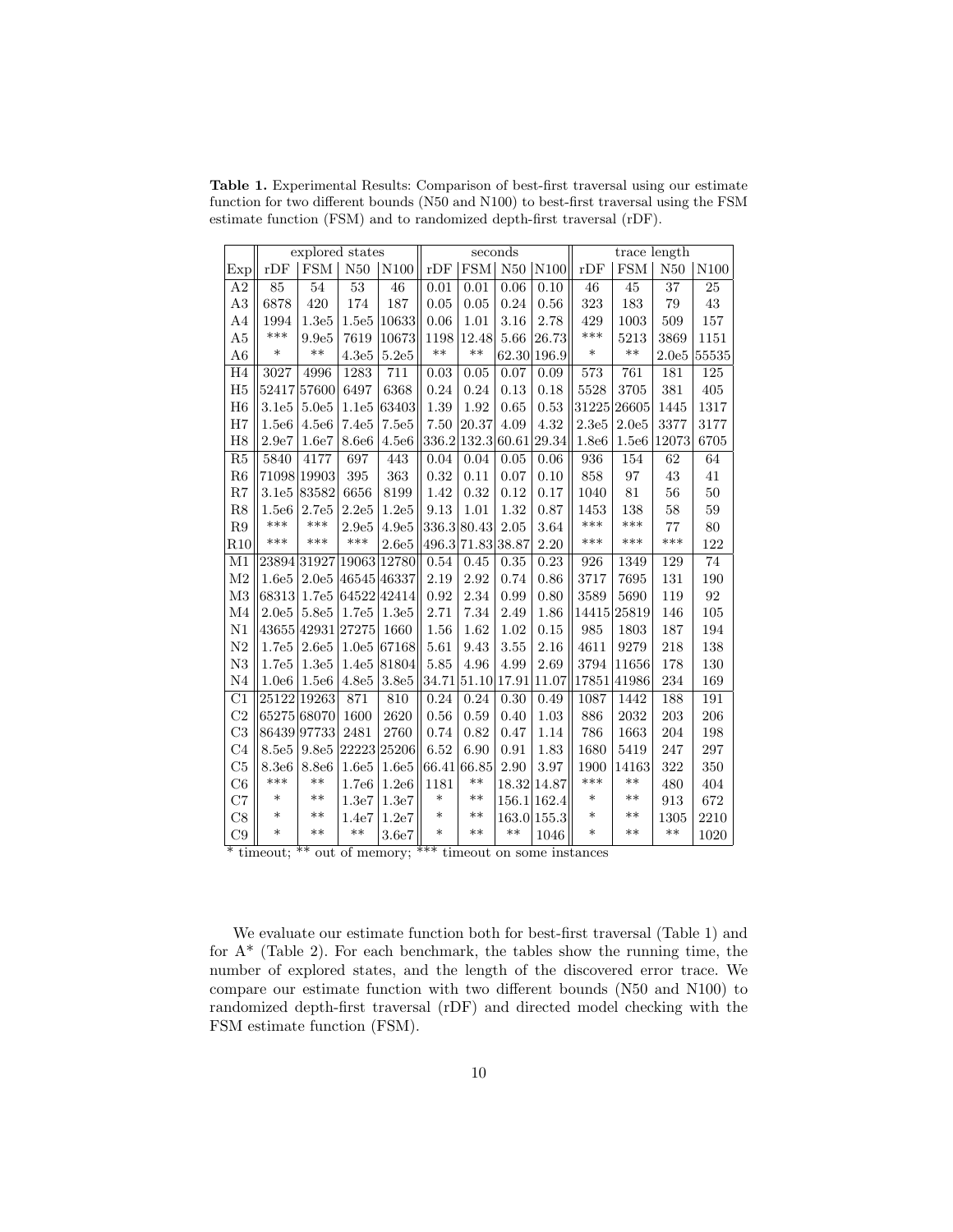Table 2. Experimental results: Comparison of A\* traversal using our estimate function for two different bounds (N50 and N100) to  $A^*$  traversal using the FSM estimate function (FSM).

|                |                   | explored states      |                   | seconds    | trace |               |        |
|----------------|-------------------|----------------------|-------------------|------------|-------|---------------|--------|
| Exp            | <b>FSM</b>        | N <sub>50</sub>      | N <sub>100</sub>  | <b>FSM</b> | N50   | $\rm N100$    | length |
| A <sub>2</sub> | 498               | 215                  | 46                | 0.02       | 0.06  | 0.10          | 25     |
| A3             | 81883             | 32106                | 20658             | 0.41       | 0.48  | 0.73          | 35     |
| H <sub>4</sub> | 6289              | 3876                 | 3348              | 0.06       | 0.08  | 0.10          | 105    |
| H5             | 67202             | 52348                | 48361             | 0.29       | 0.32  | 0.36          | 229    |
| H <sub>6</sub> | 627669            | 540286               | 516242            | 2.46       | 2.80  | 2.82          | 481    |
| H7             | 5.8e <sub>6</sub> | 5.4e <sub>6</sub>    | 5.3e <sub>6</sub> | 27.08      | 32.29 | 31.48         | 989    |
| R5             | 35784             | 4642                 | 2392              | 0.15       | 0.06  | 0.08          | 27     |
| R6             | 174589            | 6047                 | 4295              | 0.69       | 0.07  | 0.12          | 22     |
| R7             | 764727            | 14037                | 12083             | 3.30       | 0.16  | 0.20          | 27     |
| R8             | 2.1e6             | 98420                | 60322             | 12.94      | 0.67  | 0.52          | 23     |
| R9             | $**$              | 93806                | 70578             | 125.95     | 0.71  | 0.69          | 25     |
| R10            | $**$              | 271935               | 279693            | 88.46      | 2.22  | 2.47          | 25     |
| M1             | 50147             | $\overline{25103}$   | 23917             | 0.79       | 0.52  | 0.48          | 50     |
| M <sub>2</sub> |                   | 223034 100513        | 94426             | 3.30       | 1.82  | 1.82          | 51     |
| M <sub>3</sub> | 231357            | 130747               | 129269            | 3.42       | 2.43  | 2.51          | 53     |
| M <sub>4</sub> |                   | 971736 561599 516178 |                   | 13.99      | 10.57 | 9.54          | 54     |
| N1             | 99840             | 56550                | 52564             | 5.59       | 3.44  | 3.03          | 50     |
| N2             |                   | 446465 238369 218351 |                   | 25.30      | 14.86 | 13.21         | 53     |
| N3             |                   | 473117 286506 257530 |                   | 27.04      | 17.86 | 15.23         | 53     |
| N <sub>4</sub> | 2.0e6             | 1.2e6                | 1.1e6             | 117.43     | 74.83 | 70.88         | 56     |
| C1             | 35768             | 13863                | 13455             | 0.37       | 0.42  | 0.62          | $55\,$ |
| C2             | 110593            | 38483                | 36888             | 0.99       | 0.76  | 1.37          | $55\,$ |
| C3             | 144199            | 44730                | 42366             | 1.27       | 0.91  | 1.54          | $55\,$ |
| C <sub>4</sub> | 1.4e <sub>6</sub> | 368813               | 354091            | 11.23      | 4.30  | 5.05          | 56     |
| C <sub>5</sub> | 1.3e7             | 2.8e6                | 2.7e6             | 116.28     | 29.60 | 29.97         | 57     |
| C6             | $\ast$            | 2.8e7                | 2.7e7             | $\ast$     |       | 377.77 364.15 | 57     |

 $*(**)$  out of memory (on some instances)

Our experiments were carried out on an Intel Xeon 3.06 Ghz system with 4 GByte of RAM. For all experiments, we set a time limit of 30 minutes. In the case of rDF, the table shows the average runtime over three runs. For some benchmarks, some but not all of these runs hit our time limit. These runs were added into the runtime average with the 30-minute timeout as their runtime.

Arbiter Tree. The Arbiter Tree [19] establishes mutual exclusion between  $2^k$ client processes. The processes are arranged in a binary tree of height  $k$ , where each leaf node is a client and each internal node is an arbiter that ensures mutual exclusion between its two children, passes requests and releases upward, and passes grants downward. One additional process handles the requests of the root node by immediately sending a grant upon receiving a request and then waiting for the release. The benchmarks  $A2 - A6$  contain arbiter trees of height  $2 - 6$ , with an exponentially growing number of processes  $(A2 \text{ has } 8 \text{ processes}, A6 \text{ has}$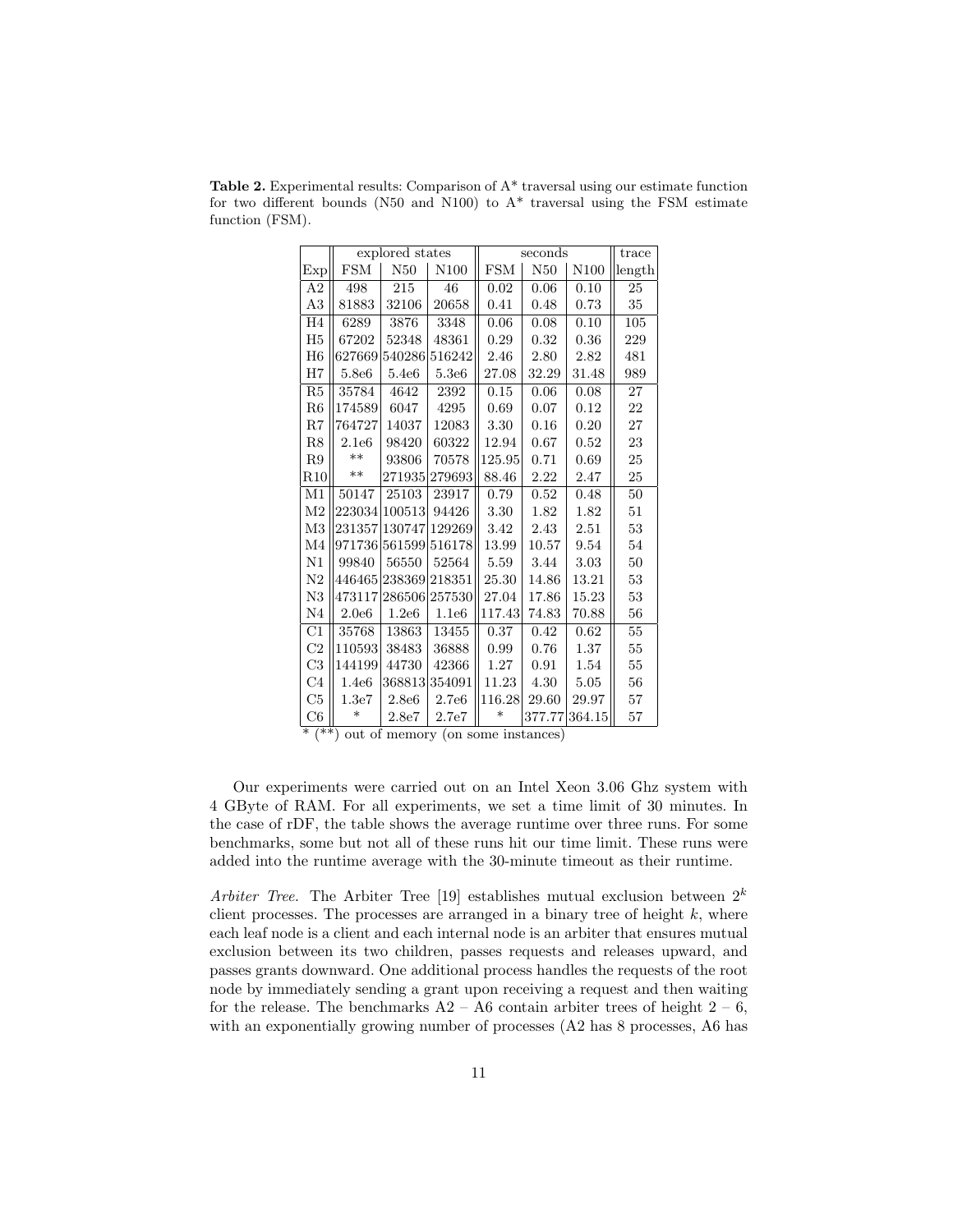128). We specified mutual exclusion for one particular pair of client processes and introduced a fault in the form of an incorrect client that erroneously sends several release signals when done.

The error in a tree with 128 processes is found in approx. 1 minute using a bound of 50 states. Because not all processes contribute to reaching an error state, this low bound already produces a well-informed heuristic. Using the higher bound of 100 states is expensive: since in this benchmark the length of the shortest error path is only linear in the height of the tree, computing the estimate involves composing a large number of processes with few and therefore large buckets. The more accurate estimate produced by N100 does, however, lead to shorter error traces.

The Towers of Hanoi. Benchmarks H4 – H8 model the standard problem of moving a stack of differently sized disks from one of three columns to another, with the constraints that the disks may only be moved one at a time and a disk may never be stacked on top of a smaller disk. We modeled the problem with one process for each disk. A disk can at any time send a request upwards in the hierarchy of smaller disks to check whether itself and a target column is clear of smaller disks. If it gets an "ok" signal, it moves from its current column to the target column. To find a trace that leads to the target configuration we specify the target configuration as the error condition. In this benchmark, the length of the shortest error path grows exponentially with the number of processes. This explains why the bound  $N100$  performs significantly better than the bound  $N50$ in the largest benchmark H8.

Randomly generated systems. We obtained a further suite of benchmarks by randomly generating systems of processes. The parameters of the construction are the number of processes, the minimum and maximum number of states of the processes, and the seed for the random number generator (the Mersenne Twister [15]). Excluded from the benchmarks are systems with no error paths and systems that contain independent subsystems, i.e., systems where the process graph, with edges between processes that have shared actions, is not connected.

Benchmarks R5 – R10 each consist of 15 different randomly generated systems, with the size ranging from 5 (R5) to 10 (R10) processes. We set the number of actions to twice the number of processes, the minimum/maximum size to 3/10, and averaged the results over the 15 systems for each size. The only method besides our estimate function that also finds the error in all systems with 10 processes is rDF, which, however, takes significantly more time.

A\* is usually much more expensive than best-first traversal. In this benchmark, however,  $A^*$  results in a much more focused traversal, as the number of visited states shows. As a result, A\* even becomes faster than best-first traversal.

Industrial Examples. Henning Dierks provided us with a collection of UPPAAL benchmarks from two industrial case studies: A real-time mutual exclusion protocol in a distributed system with asynchronous communication [3] (benchmarks  $M1 - M4$  and  $N1 - N4$ ) and a tramway controller from the UniForM project [11]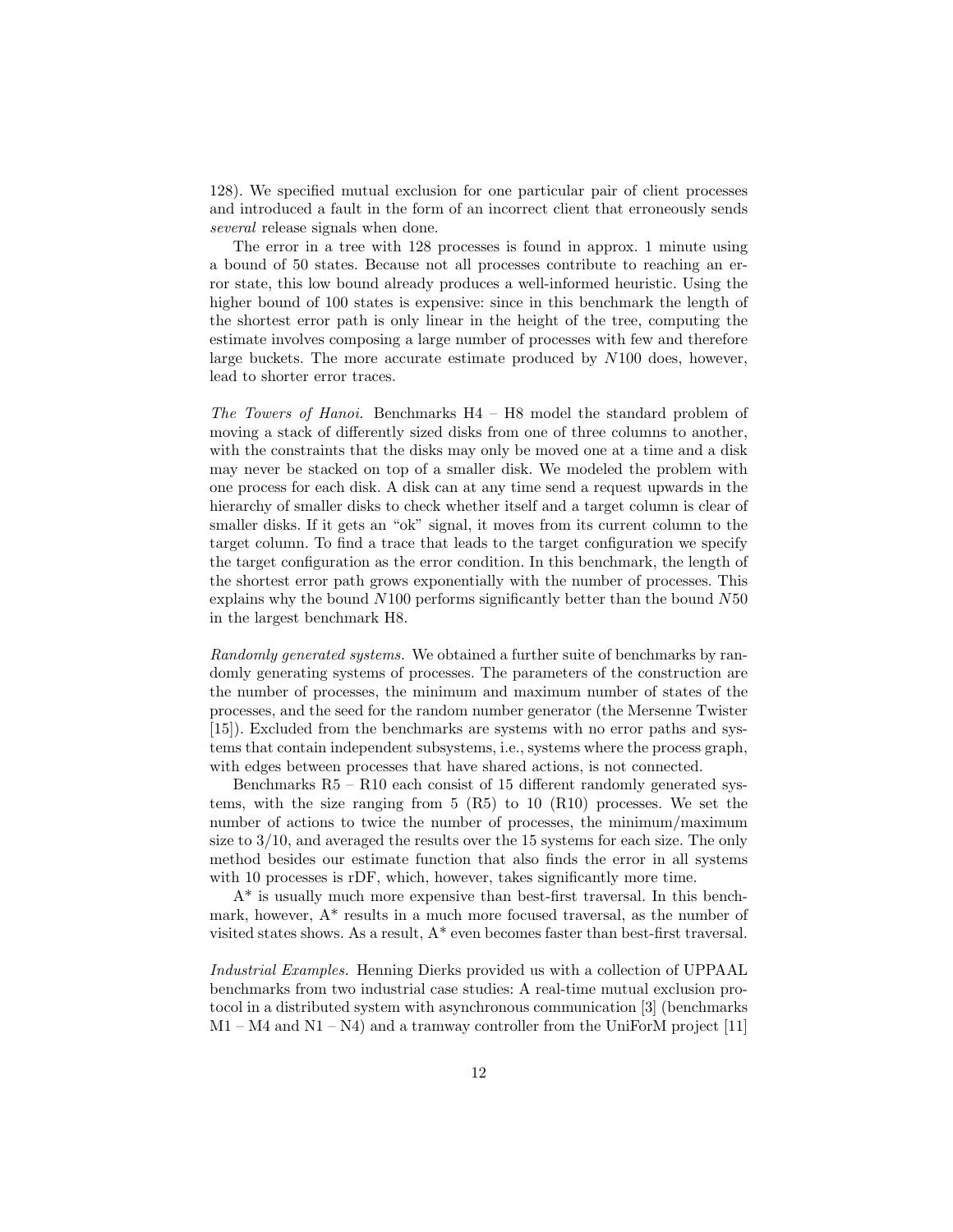$(C1 - C9)$ . The two case studies add real-time constraints and integer variables to the discrete setting of the other benchmarks: the faults in both case studies are introduced as erroneous time bounds. Even though our implementation is not yet optimized for this type of system (in the computation of the estimate, we simply ignore the clocks and use a flat representation of the integer values as discrete states), the directed model checker performs remarkably well, solving several benchmarks that were previously out of UPPAAL's reach.

# 7 Related Work

Several researchers have investigated techniques to guide the model checker. Typically, the guidance is application-specific and must be provided by the user. For example, Behrmann et al [1] describe UPPAAL case studies in which a dramatic reduction of the state space was achieved by a user-provided estimate of the error distance. Bloem et al [2] use hints in the form of assertions on the primary inputs and state variables of the model: the transition relation can then be underapproximated (by ignoring transitions out of states that violate the hint) or overapproximated (by allowing any transition from a state that violates the hint). Similarly, Kaltenbach and Misra [10] use hints in the form of regular expressions over the actions of the program.

Directed model checking with an automatically computed estimate of the error distance has been pioneered by Edelkamp, Leue, and Lluch-Lafuente with the tool HSF-SPIN [5]. In addition to several simpler heuristics for safety and liveness properties (including deadlock-detection), HSF-SPIN implements the FSM heuristic [7]. The FSM heuristic approximates the error distance by the maximum (or, alternatively, the sum) of the error distances in individual processes and is a significant improvement over program-independent estimates like the Hamming-distance [20]. The drawback of the FSM heuristic is that it ignores the synchronization between the processes. It is therefore less useful when searching for errors that require a complex interaction between multiple processes.

Similar to our approach, the pattern databases of Qian and Nymeyer [17] and the abstraction databases by Edelkamp and Lluch-Lafuente [6] also make use of an abstraction of the system. The error distances in the abstract state space are stored in a table, from which they are read off during the traversal of the concrete state space. Our abstraction technique extends these methods: while both pattern databases and abstraction databases assume that a particular abstraction function is chosen beforehand, we automatically compute an abstraction function that aims at preserving the error distance.

Related to our incremental abstraction technique is the Incremental Composition and Reduction  $(ICR)$  Method [18], which reduces the partially composed system after each composition of two processes to an observationally equivalent process. Since ICR maintains an accurate representation of the behavior of the partially composed system (which often requires more states than the completely composed system), ICR is only feasible if the user provides additional constraints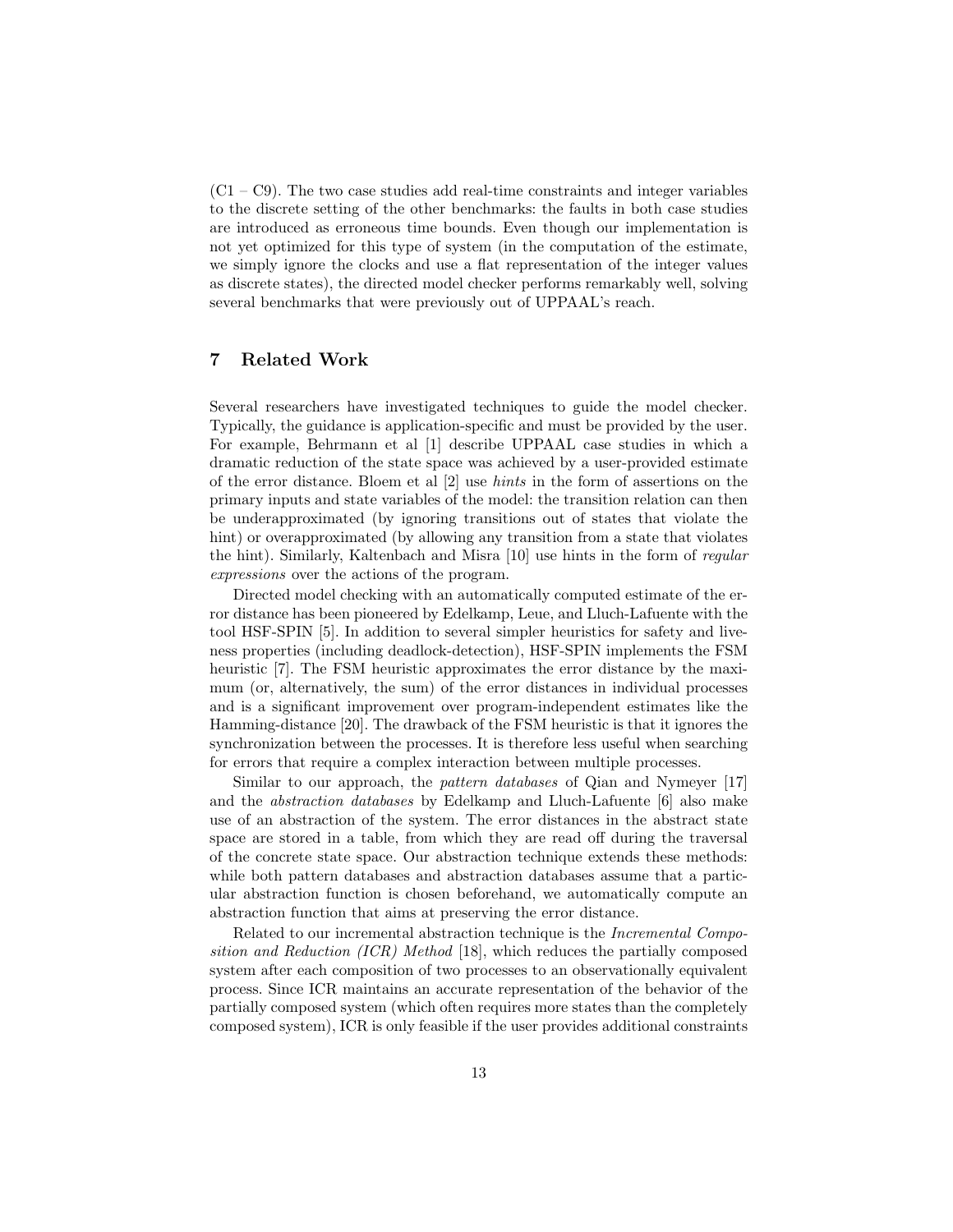on the process interaction [8]. By contrast, our method, which only maintains an approximate representation of the behavior, is fully automatic.

In very recent work, also submitted to SPIN 2006, Kupferschmid et al [12] investigate using an estimate function from AI planning for directed model checking. The estimate is based on a relaxation of the system in which every state variable, once it has obtained a value, keeps that value forever. Because Kupferschmid et al's estimate function is computed on-the-fly, it can be used in systems with infinite data types (such as unbounded integers), which are currently out of our scope. On the other hand, our precomputed abstraction reflects the process synchronization more accurately, which leads to much better performance in systems with complex process interaction, such as the Towers of Hanoi benchmark (see Section 6). There is obvious potential in a combination of the two approaches, which we plan to explore in future work.

An important complement to directed model checking with estimates of the error distance are structural heuristics as implemented in the Java PathFinder [9]. These heuristics exploit the program structure for example by maximizing thread interleavings and code coverage.

#### 8 Conclusion

Abstraction has always been considered a key in fighting the state explosion problem. Here, we have given a new twist to abstraction. We traverse abstract states in order to compute an estimate of the error distance, and then traverse concrete states in order to find an error path. The quality of an abstraction is not determined by a Boolean value ("does the abstraction preserve the reachability of an error state by the initial state?"). It is rather determined by the ratio between the estimated and the actual error distance.

While we are still in the beginning of the systematic design of such abstractions, this paper has made an initial contribution. It presents a distancepreserving abstraction for concurrent systems that allows one to compute an interesting estimate of the error distance without hitting the state explosion problem. As detailed in the paper, the definition of the abstraction originates from insights into the interplay between the impact of an action-based synchronization mechanism on the error distance in concurrent systems on the one hand and the use of estimated error distances during the state space traversal on the other hand.

We have implemented the resulting directed model checking method, and we have lead a series of experiments that indicate the usefulness of an estimate that takes into account synchronization.

With abstraction, one always encounters a tradeoff between cost and precision. A potential advantage of our abstraction method is that it is parameterized (by the size of the abstract state space), and that one can fine-tune the parameter (and thus the accuracy of the abstraction). To demonstrate the tradeoff on an example, we took a randomly generated system with eight processes and changed the parameter gradually. Figure 6 shows the corresponding running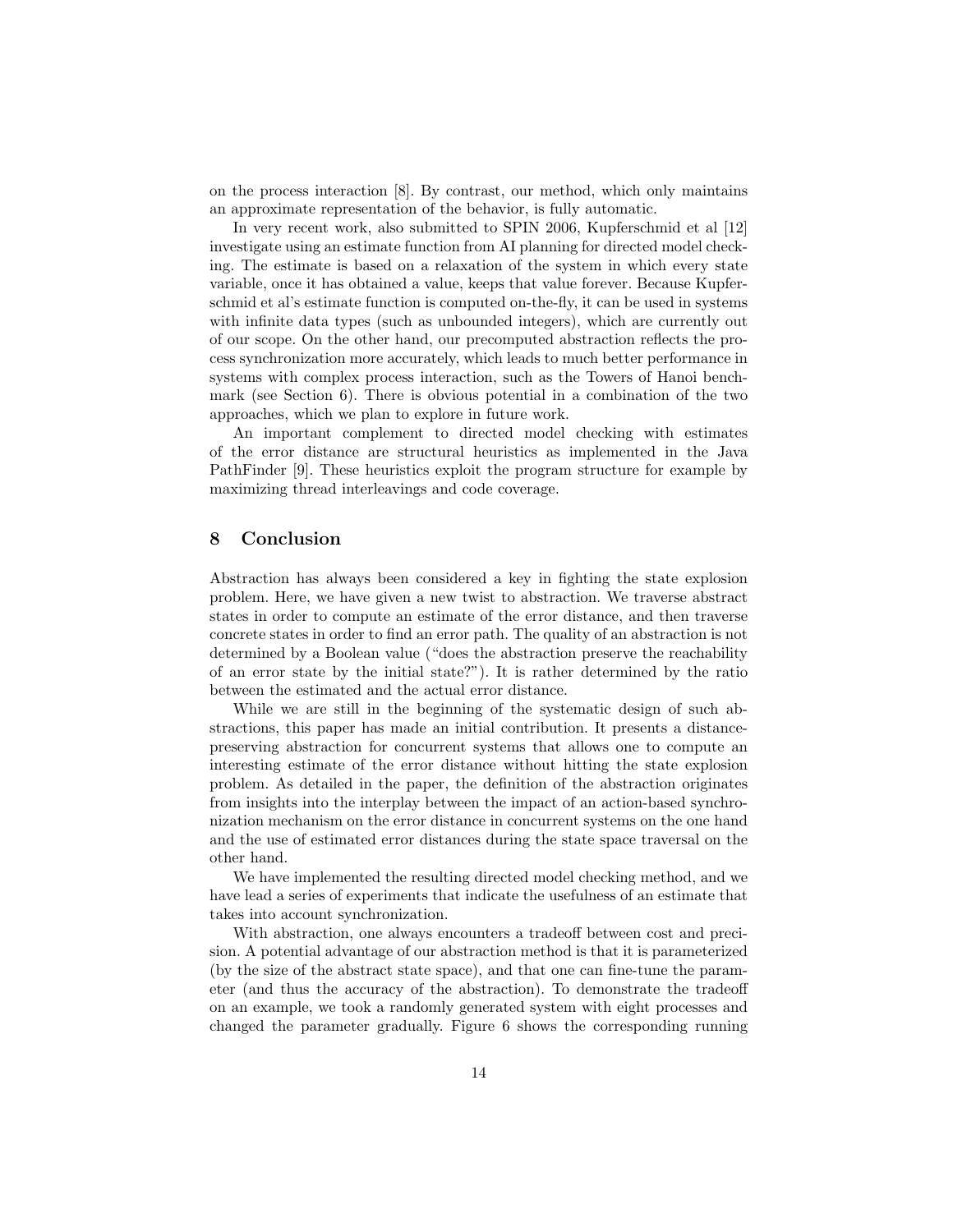

Fig. 6. Running time of the directed model checker for different bounds on the abstract state space. (Data from a randomly generated system with eight processes.)

times. Initially, the runtime decreases with a increasing parameter. After the sweet spot in the tradeoff is reached (in the region between 60 and 80), the runtime increases with increasing parameter. More experience is needed in order to provide systematic ways to choose the parameter.

#### References

- 1. G. Behrmann, A. Fehnker, T. Hune, K. G. Larsen, P. Pettersson, and J. Romijn. Efficient guiding towards cost-optimality in UPPAAL. In T. Margaria and W. Yi, editors, Proceedings of TACAS'01, number 2031 in Lecture Notes in Computer Science, pages 174–188. Springer-Verlag, 2001.
- 2. R. Bloem, K. Ravi, and F. Somenzi. Symbolic guided search for CTL model checking. In Design Automation Conference, pages 29–34, 2000.
- 3. H. Dierks. Comparing model checking and logical reasoning for real-time systems. Formal Aspects of Computing, 16(2):104–120, 2004.
- 4. S. Edelkamp, S. Leue, and A. Lluch-Lafuente. Directed explicit-state model checking in the validation of communication protocols. Software Tools for Technology Transfer, 2003.
- 5. S. Edelkamp, S. Leue, and A. Lluch-Lafuente. Directed explicit-state model checking in the validation of communication protocols. STTT, 5(2-3):247–267, 2004.